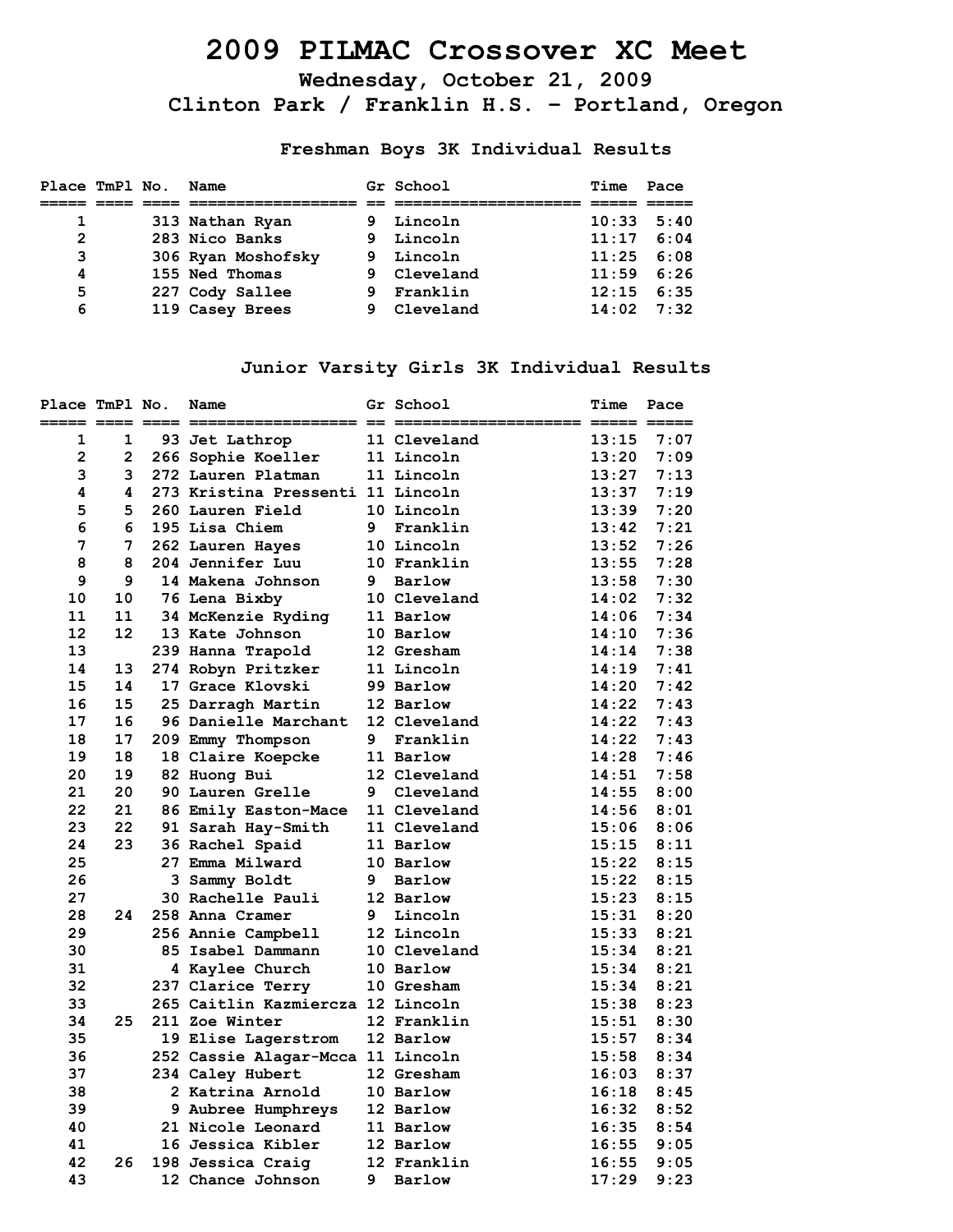| 44 |  | 31 Liz Prishenco                     | 11 Barlow   | $17:34$ 9:25    |  |
|----|--|--------------------------------------|-------------|-----------------|--|
| 45 |  | 33 Michelle Rohrberg 11 Barlow       |             | $18:00$ 9:39    |  |
| 46 |  | 27 205 Jenomi Montgomery 12 Franklin |             | $18:04$ 9:42    |  |
| 47 |  | 15 Clarissa Karpinski 12 Barlow      |             | $18:12$ $9:46$  |  |
| 48 |  | 28 200 Annajoy Gillis                | 11 Franklin | $18:28$ 9:55    |  |
| 49 |  | 261 Emily Gamble                     | 12 Lincoln  | $19:42$ $10:34$ |  |

#### **Junior Varsity Girls 3K Team Results**

| 1.                      | 21               | Lincoln                | (              | 15:39 | 1:18:15 |
|-------------------------|------------------|------------------------|----------------|-------|---------|
| 1                       | $\mathbf{2}$     | Sophie Koeller         |                | 15:24 |         |
| $\overline{2}$          | 3                | Lauren Platman         |                | 15:31 |         |
| 3                       | 4                | Kristina Pressentin    |                | 15:41 |         |
| 4                       | 5.               | Lauren Field           |                | 15:43 |         |
| 5                       | 7 <sup>7</sup>   | Lauren Hayes           |                | 15:56 |         |
| 6                       |                  | (13) Robyn Pritzker    |                | 16:23 |         |
| 7                       |                  | (24) Anna Cramer       |                | 17:35 |         |
| $\overline{2}$ .        | 61               | Barlow                 | $\overline{ }$ | 16:16 | 1:21:16 |
| $\mathbf 1$             | 9                | Makena Johnson         |                | 16:02 |         |
| $\overline{\mathbf{c}}$ | 11               | McKenzie Ryding        |                | 16:10 |         |
| 3                       | 12 <sup>12</sup> | Kate Johnson           |                | 16:14 |         |
| 4                       |                  | 14 Grace Klovski       |                | 16:24 |         |
| 5                       | 15               | Darragh Martin         |                | 16:26 |         |
| 6                       |                  | (18) Claire Koepcke    |                | 16:32 |         |
| 7                       |                  | (23) Rachel Spaid      |                | 17:19 |         |
|                         |                  |                        |                |       |         |
| 3.                      | 66               | Cleveland              | C              | 16:21 | 1:21:45 |
| 1                       | $\mathbf{1}$     | Jet Lathrop            |                | 15:19 |         |
| $\overline{2}$          | 10               | Lena Bixby             |                | 16:06 |         |
| 3                       | 16               | Danielle Marchant      |                | 16:26 |         |
| 4                       | 19               | Huong Bui              |                | 16:55 |         |
| 5                       | 20               | Lauren Grelle          |                | 16:59 |         |
| 6                       |                  | (21) Emily Easton-Mace |                | 17:00 |         |
| 7                       |                  | (22) Sarah Hay-Smith   |                | 17:10 |         |
| 4.                      | 82               | Franklin               | (              | 17:01 | 1:25:05 |
| 1                       | 6                | Lisa Chiem             |                | 15:46 |         |
| $\overline{2}$          | 8                | Jennifer Luu           |                | 15:59 |         |
| 3                       | 17               | Emmy Thompson          |                | 16:26 |         |
| 4                       | 25               | Zoe Winter             |                | 17:55 |         |
| 5                       | 26               | Jessica Craig          |                | 18:59 |         |
| 6                       |                  | (27) Jenomi Montgomery |                | 20:08 |         |

#### **Varsity Girls 5K Individual Results**

| Place TmPl No. |                | Name                |   | Gr School        | Time  | Pace |
|----------------|----------------|---------------------|---|------------------|-------|------|
|                |                |                     |   |                  |       |      |
| 1              | 1              | 259 Claire Devoe    |   | 10 Lincoln       | 19:17 | 6:13 |
| $\overline{2}$ | $\overline{2}$ | 199 Julia Fonk      |   | 12 Franklin      | 19:40 | 6:20 |
| 3              | 3              | 238 Khalia Tidwell  |   | 12 Gresham       | 20:09 | 6:30 |
| 4              | 4              | 173 Rachel Shelley  |   | 11 David Douglas | 20:25 | 6:35 |
| 5              | 5.             | 235 Haley McDonald  | 9 | Gresham          | 20:34 | 6:38 |
| 6              | 6              | 212 Allison Young   |   | 12 Franklin      | 20:37 | 6:38 |
| 7              | 7              | 229 Marisa Benson   |   | 12 Gresham       | 20:38 | 6:39 |
| 8              | 8              | 277 Lauren Roberts  |   | 10 Lincoln       | 21:00 | 6:46 |
| 9              | 9              | 208 Katie Skinner   |   | 12 Franklin      | 21:13 | 6:50 |
| 10             | 10             | 276 Anna Ringelberg | 9 | Lincoln          | 21:21 | 6:53 |
| 11             | 11             | 255 Kelsey Campbell |   | 11 Lincoln       | 21:22 | 6:53 |
| 12             | 12             | 74 Kara Batdorff    |   | 12 Cleveland     | 21:38 | 6:58 |
| 13             | 13             | 207 Shoni Schimmel  |   | 12 Franklin      | 21:43 | 7:00 |
| 14             | 14             | 263 Imogen Kane     |   | 10 Lincoln       | 21:43 | 7:00 |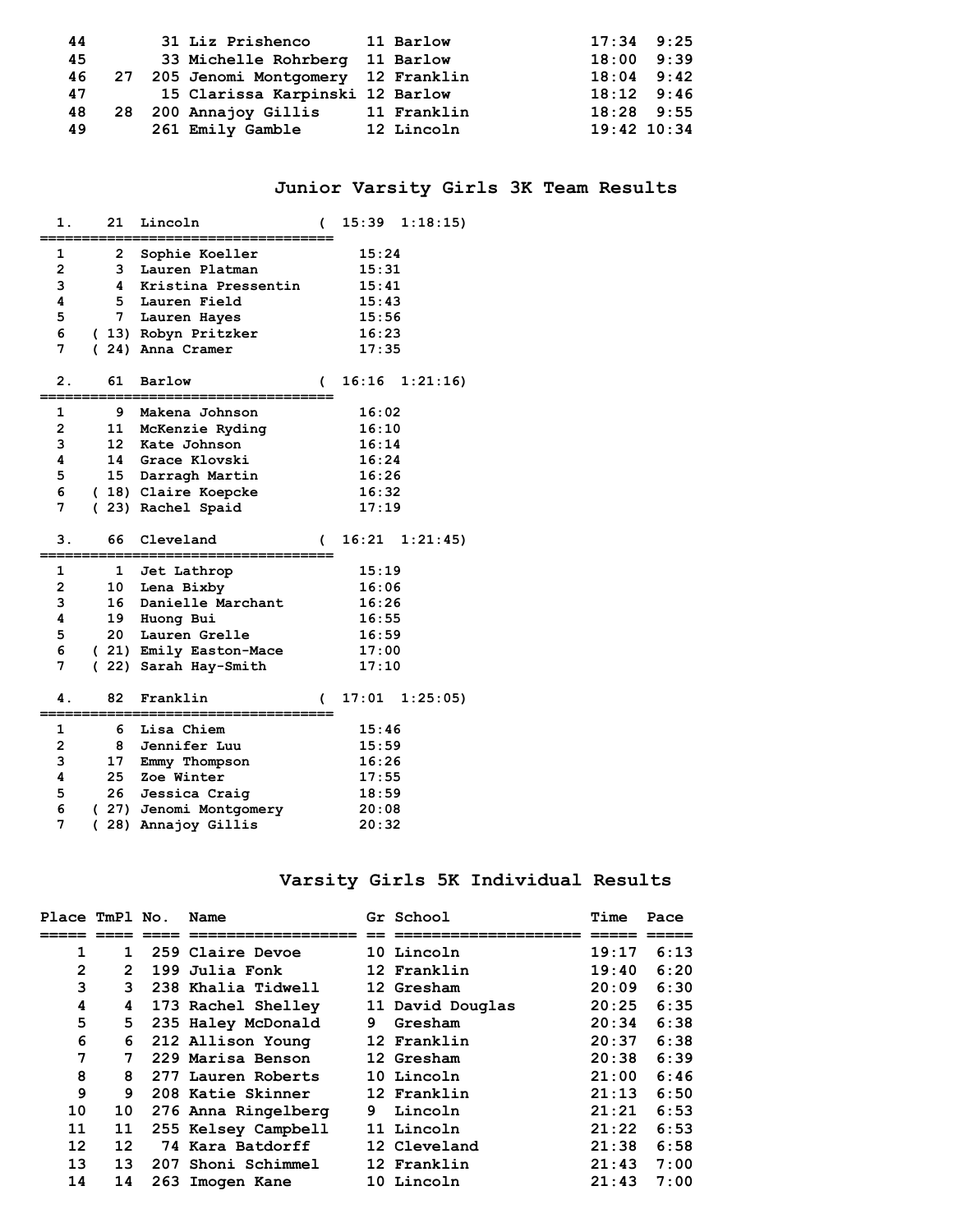| 15 | 15 | 264 Isabel Kane                   |   | 12 Lincoln       | 21:45 | 7:01 |
|----|----|-----------------------------------|---|------------------|-------|------|
| 16 | 16 | 101 Katie Purdy                   |   | 10 Cleveland     | 21:47 | 7:01 |
| 17 | 17 | 279 Carolyn Schenberge 12 Lincoln |   |                  | 21:53 | 7:03 |
| 18 |    | 268 Ashley Marcy                  |   | 11 Lincoln       | 21:54 | 7:03 |
| 19 | 18 | 105 Sarah Scrivens                |   | 11 Cleveland     | 21:55 | 7:04 |
| 20 | 19 | 196 Colleen Coleman               |   | 11 Franklin      | 21:55 | 7:04 |
| 21 | 20 | 236 Adeline Ndayishimi 10 Gresham |   |                  | 21:58 | 7:05 |
| 22 | 21 | 29 Elise Otteson                  |   | 11 Barlow        | 22:02 | 7:06 |
| 23 |    | 253 Kindra Aschenbrenn 12 Lincoln |   |                  | 22:05 | 7:07 |
| 24 | 22 | 206 Jude Schimmel                 |   | 11 Franklin      | 22:25 | 7:13 |
| 25 | 23 | 8 Iris Higgins                    |   | 10 Barlow        | 22:25 | 7:13 |
| 26 | 24 | 37 Michaela Stevens               |   | 10 Barlow        | 22:44 | 7:20 |
| 27 | 25 | 11 Ann Jensen                     |   | 9 Barlow         | 22:50 | 7:21 |
| 28 |    | 254 Bea Bacher                    |   | 12 Lincoln       | 22:51 | 7:22 |
| 29 | 26 | 87 Lauren Elgee                   |   | 11 Cleveland     | 22:54 | 7:23 |
| 30 |    | 271 Anna Patton                   |   | 9 Lincoln        | 22:56 | 7:23 |
| 31 | 27 | <b>88 Ellie Forrest</b>           | 9 | Cleveland        | 22:58 | 7:24 |
| 32 | 28 | 172 Kristina Schwartz             |   | 12 David Douglas | 22:59 | 7:24 |
| 33 | 29 | 38 Marley Yates                   | 9 | Barlow           | 23:02 | 7:25 |
| 34 | 30 | 24 Dannah Martin                  |   | 11 Barlow        | 23:02 | 7:25 |
| 35 | 31 | 32 Kirsten Reisdorf               |   | 12 Barlow        | 23:03 | 7:25 |
| 36 |    | 22 Martin Lisa                    |   | 12 Barlow        | 23:06 | 7:26 |
| 37 |    | 257 Jenny Clark                   |   | 12 Lincoln       | 23:09 | 7:27 |
| 38 |    | 5 Rachel Collmer                  | 9 | Barlow           | 23:12 | 7:28 |
| 39 | 32 | 230 Laura Damian                  |   | 11 Gresham       | 23:21 | 7:31 |
| 40 | 33 | 240 Sadie Wierschke               |   | 10 Gresham       | 23:42 | 7:38 |
| 41 | 34 | 163 Ana Goldys                    |   | 11 David Douglas | 23:48 | 7:40 |
| 42 |    | 6 Karli Dirksen                   |   | 12 Barlow        | 23:48 | 7:40 |
| 43 | 35 | 233 Morriah Gifford               |   | 10 Gresham       | 23:51 | 7:41 |
| 44 |    | 35 Kamrin Sorenson                | 9 | Barlow           | 24:14 | 7:48 |
| 45 |    | 231 Nora Dobesova                 |   | 12 Gresham       | 24:19 | 7:50 |
| 46 | 36 | 171 Margo Rutledge                | 9 | David Douglas    | 24:47 | 7:59 |
| 47 |    | 26 Marinda Meyer                  |   | 12 Barlow        | 24:49 | 8:00 |
| 48 | 37 | 174 Lauren White                  |   | 11 David Douglas | 24:53 | 8:01 |
| 49 | 38 | 170 Amanda Raethke                |   | 11 David Douglas | 25:09 | 8:06 |
| 50 |    | 232 Elise Dugwyler                |   | 10 Gresham       | 25:20 | 8:10 |
| 51 | 39 | 166 Courtney Lukens               |   | 10 David Douglas | 25:21 | 8:10 |
| 52 |    | 278 Emily Schad                   |   | 12 Lincoln       | 25:27 | 8:12 |
| 53 |    | 282 Tayler Worrell                |   | 12 Lincoln       | 25:42 | 8:17 |
| 54 |    | <b>28 Elke Neuenschwand</b>       |   | 12 Barlow        | 25:48 | 8:19 |
| 55 |    | 161 Joci Clark                    |   | 10 David Douglas | 26:41 | 8:36 |
| 56 |    | 168 Lani Nguyen                   |   | 10 David Douglas | 26:55 | 8:40 |
| 57 |    | 164 Lupita Hermosillo             |   | 11 David Douglas | 30:38 | 9:52 |

### **Varsity Girls 5K Team Results**

| 1. | 44           | Lincoln                 |       | $20:57 \quad 1:44:43$ |
|----|--------------|-------------------------|-------|-----------------------|
| 1  | 1            | Claire Devoe            | 19:17 |                       |
| 2  | 8            | Lauren Roberts          | 21:00 |                       |
| 3  |              | 10 Anna Ringelberg      | 21:21 |                       |
| 4  |              | 11 Kelsey Campbell      | 21:22 |                       |
| 5  | 14           | Imogen Kane             | 21:43 |                       |
| 6  |              | (15) Isabel Kane        | 21:45 |                       |
| 7  |              | 17) Carolyn Schenberger | 21:53 |                       |
| 2. | 49           | Franklin                |       | $21:02 \quad 1:45:08$ |
| 1  | $\mathbf{2}$ | Julia Fonk              | 19:40 |                       |
| 2  | 6            | Allison Young           | 20:37 |                       |
| 3  | 9            | Katie Skinner           | 21:13 |                       |
| 4  |              | 13 Shoni Schimmel       | 21:43 |                       |
| 5  | 19           | Colleen Coleman         | 21:55 |                       |
| 6  | 22)          | Jude Schimmel           | 22:25 |                       |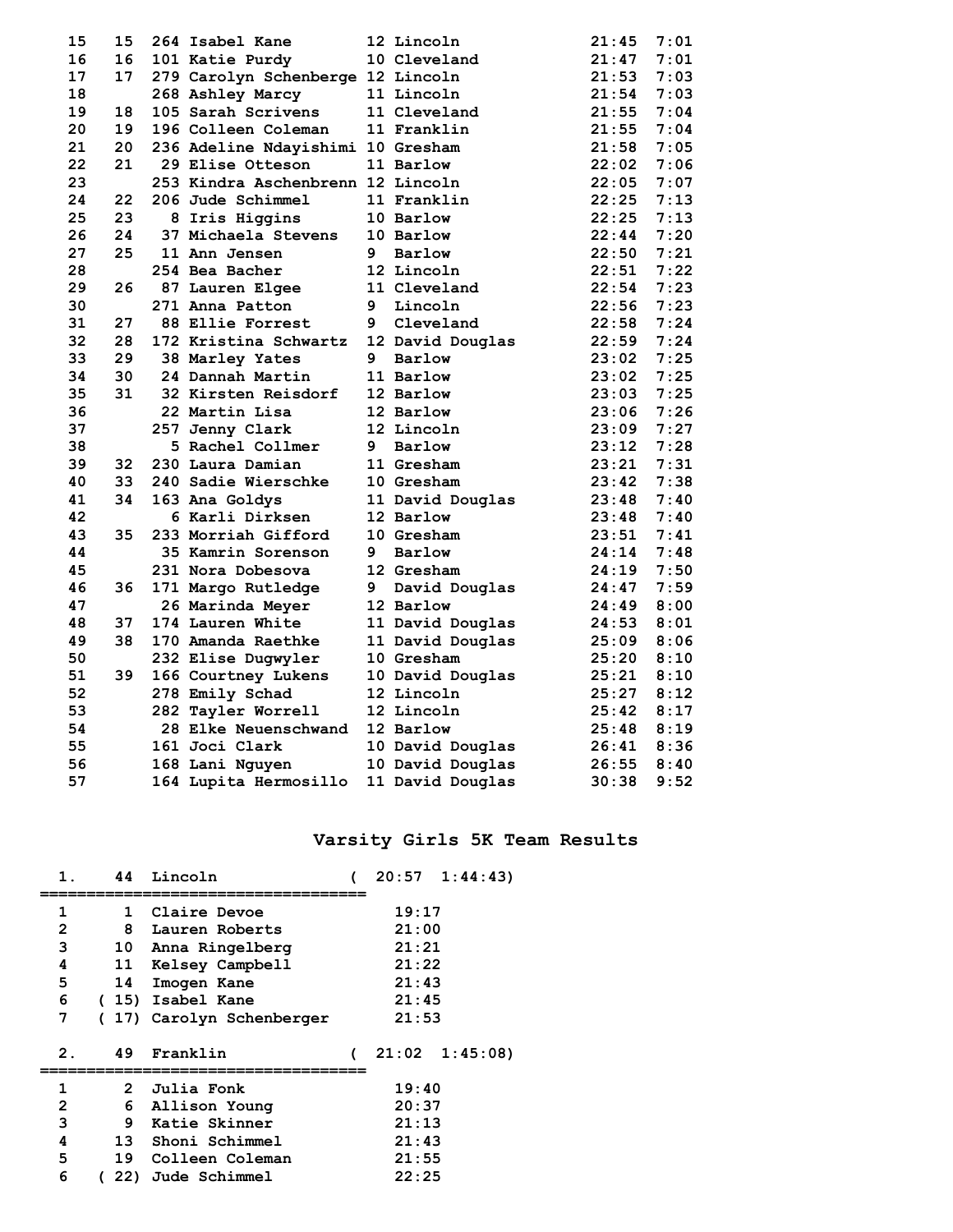| з.                      | 67       | Gresham               | (          | 21:20 | 1:46:40)          |
|-------------------------|----------|-----------------------|------------|-------|-------------------|
| 1                       |          | 3 Khalia Tidwell      |            | 20:09 |                   |
| $\overline{\mathbf{c}}$ | 5        | Haley McDonald        |            | 20:34 |                   |
| 3                       | 7        | Marisa Benson         |            | 20:38 |                   |
| 4                       | 20       | Adeline Ndayishimiye  |            | 21:58 |                   |
| 5                       |          | 32 Laura Damian       |            | 23:21 |                   |
| 6                       |          | (33) Sadie Wierschke  |            | 23:42 |                   |
| 7                       |          | (35) Morriah Gifford  |            | 23:51 |                   |
| 4.                      | 99       | Cleveland             | (          | 22:15 | 1:51:12)          |
| 1                       |          | 12 Kara Batdorff      |            | 21:38 |                   |
| $\overline{2}$          |          | 16 Katie Purdy        |            | 21:47 |                   |
| 3                       |          | 18 Sarah Scrivens     |            | 21:55 |                   |
| 4                       |          | 26 Lauren Elgee       |            | 22:54 |                   |
| 5                       | 27       | Ellie Forrest         |            | 22:58 |                   |
| 5.                      | 122      | Barlow                | C          |       | $22:37$ $1:53:03$ |
| 1                       | 21       | <b>Elise Otteson</b>  |            | 22:02 |                   |
| $\overline{\mathbf{c}}$ | 23       | Iris Higgins          |            | 22:25 |                   |
| 3                       | 24       | Michaela Stevens      |            | 22:44 |                   |
| 4                       | 25       | Ann Jensen            |            | 22:50 |                   |
| 5                       |          | 29 Marley Yates       |            | 23:02 |                   |
| 6                       |          | (30) Dannah Martin    |            | 23:02 |                   |
| 7                       |          | (31) Kirsten Reisdorf |            | 23:03 |                   |
| б.                      | 139      | David Douglas         | $\epsilon$ |       | $23:23$ $1:56:52$ |
| 1                       | 4        | Rachel Shelley        |            | 20:25 |                   |
| $\overline{\mathbf{c}}$ | 28       | Kristina Schwartz     |            | 22:59 |                   |
| 3                       | 34       | Ana Goldys            |            | 23:48 |                   |
| 4                       | 36       | Margo Rutledge        |            | 24:47 |                   |
| 5                       | 37       | Lauren White          |            | 24:53 |                   |
| 6                       |          | (38) Amanda Raethke   |            | 25:09 |                   |
| 7                       | 39)<br>( | Courtney Lukens       |            | 25:21 |                   |
|                         |          |                       |            |       |                   |

### **Varsity Boys 5K Individual Results**

| Place TmPl No.  |                | Name                               |   | Gr School    | Time  | Pace |
|-----------------|----------------|------------------------------------|---|--------------|-------|------|
|                 |                |                                    |   |              |       |      |
| 1               | $\mathbf{1}$   | <b>159 Daniel Winn</b>             |   | 12 Cleveland | 16:20 | 5:16 |
| $\overline{2}$  | $\overline{2}$ | 214 Jackson Baker                  |   | 10 Franklin  | 16:31 | 5:19 |
| 3               | 3              | <b>45 Ben Foubert</b>              |   | 12 Barlow    | 16:36 | 5:21 |
| 4               | 4              | 153 Badane Sultessa                |   | 11 Cleveland | 16:44 | 5:24 |
| 5               | 5.             | 300 Sky Lofgran                    |   | 10 Lincoln   | 16:55 | 5:27 |
| 6               | 6              | 49 Jackson Haselnus                | 9 | Barlow       | 16:57 | 5:28 |
| 7               | 7              | 245 Jonathan Butcher               |   | 12 Gresham   | 17:13 | 5:33 |
| 8               | 8              | <b>57 Jeff Krieger</b>             |   | 12 Barlow    | 17:30 | 5:38 |
| 9               | 9              | 215 Harry Bayley                   |   | 12 Franklin  | 17:32 | 5:39 |
| 10              | 10             | 221 Fletcher Hazlehurs 10 Franklin |   |              | 17:33 | 5:39 |
| 11              | 11             | 244 Morgan Benson                  |   | 10 Gresham   | 17:39 | 5:41 |
| 12 <sup>1</sup> | 12             | 149 Austin Schatz                  |   | 12 Cleveland | 17:47 | 5:44 |
| 13              | 13             | 251 Michael Wilson                 |   | 12 Gresham   | 17:47 | 5:44 |
| 14              | 14             | 150 Cody Sharrer                   |   | 12 Cleveland | 17:52 | 5:45 |
| 15              | 15             | 312 Sam Ringelberg 12 Lincoln      |   |              | 17:55 | 5:46 |
| 16              | 16             | 309 Bredt Pagenstecher 11 Lincoln  |   |              | 18:04 | 5:49 |
| 17              | 17             | 299 Braden Lambert                 |   | 10 Lincoln   | 18:06 | 5:50 |
| 18              | 18             | 125 Zane Eby                       |   | 10 Cleveland | 18:14 | 5:53 |
| 19              | 19             | 152 Daniel Stone                   |   | 10 Cleveland | 18:18 | 5:54 |
| 20              | 20             | 56 Austin Kettleson                | 9 | Barlow       | 18:24 | 5:56 |
| 21              | 21             | 247 Eric Dugwyler                  |   | 12 Gresham   | 18:26 | 5:56 |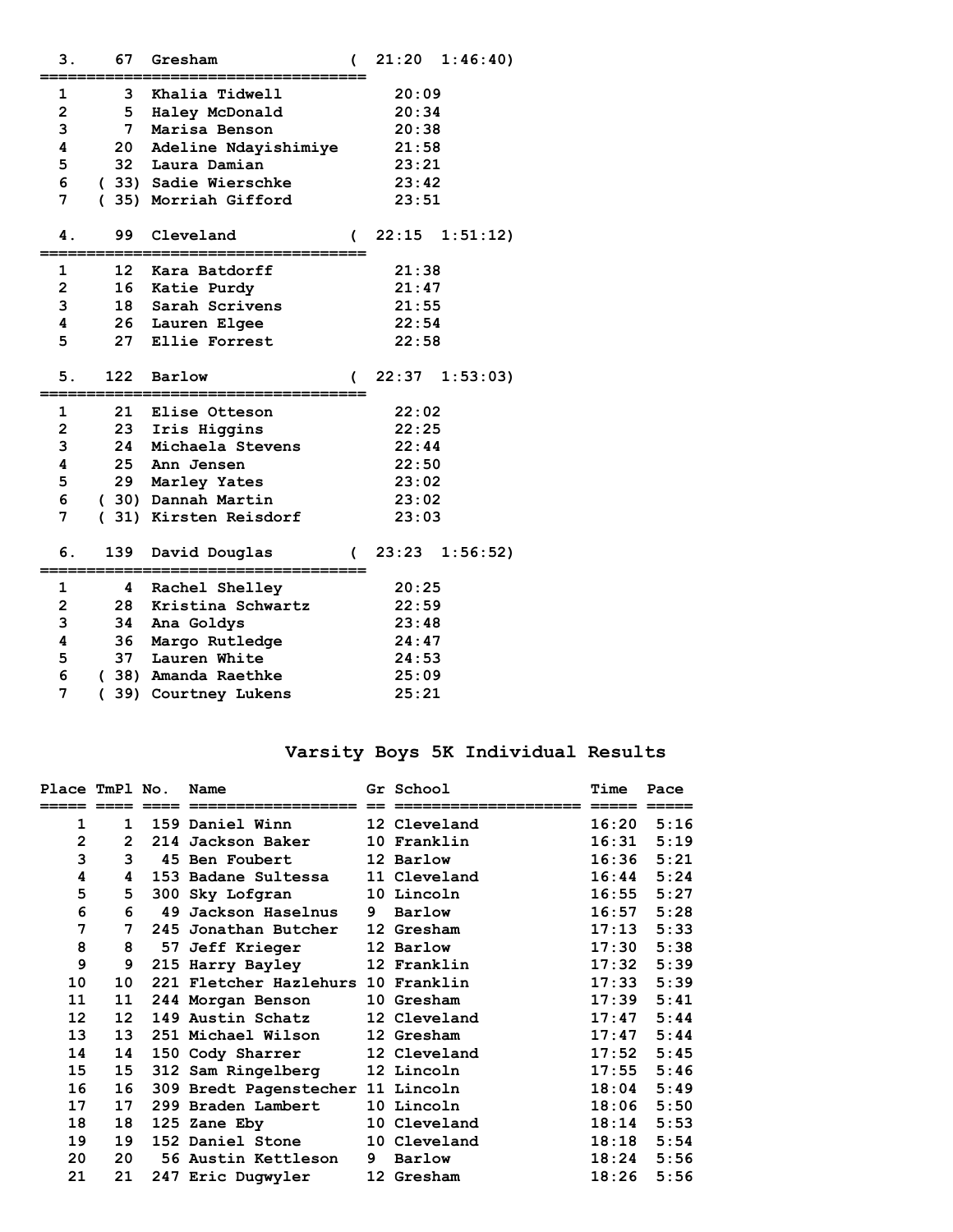| 22 | 22 | 289 Ben Campbell          | 9           | Lincoln          | 18:31 | 5:58 |
|----|----|---------------------------|-------------|------------------|-------|------|
| 23 | 23 | 138 David Marre           |             | 11 Cleveland     | 18:32 | 5:58 |
| 24 | 24 | 248 Dylan Hanson          |             | 10 Gresham       | 18:33 | 5:59 |
| 25 | 25 | 219 Matt Edel             |             | 12 Franklin      | 18:42 | 6:01 |
| 26 | 26 | 177 Gus Arroyo Vera       |             | 10 David Douglas | 18:42 | 6:01 |
| 27 | 27 | 52 Jordon Hofeld          |             | 11 Barlow        | 18:42 | 6:02 |
| 28 | 28 | 58 Ryan McAfee            |             | 12 Barlow        | 18:45 | 6:02 |
| 29 | 29 | 315 Walter Stern          |             | 11 Lincoln       | 18:45 | 6:02 |
| 30 | 30 | 218 Josh Edel             |             | 10 Franklin      | 18:45 | 6:03 |
| 31 | 31 | 226 Brandon Montoya       |             | 10 Franklin      | 18:48 | 6:03 |
| 32 | 32 | 66 Alex Seymour           |             | 10 Barlow        | 18:50 | 6:04 |
| 33 |    | 140 Hassen Muse           |             | 12 Cleveland     | 18:52 | 6:05 |
| 34 | 33 | 222 Dane Hilts            | $9^{\circ}$ | Franklin         | 18:56 | 6:06 |
| 35 | 34 | 293 Tanner Devoe          |             | 12 Lincoln       | 19:02 | 6:08 |
| 36 |    | 310 Mitchell Platman      |             | 12 Lincoln       | 19:04 | 6:09 |
| 37 |    | 216 Christopher Black     | 9           | Franklin         | 19:06 | 6:09 |
| 38 | 35 | 185 Paul Olson            |             | 11 David Douglas | 19:11 | 6:11 |
| 39 |    | 41 Jacob Campbell         |             | 10 Barlow        | 19:12 | 6:11 |
| 40 | 36 | 189 Justin Stevens        |             | 11 David Douglas | 19:19 | 6:13 |
| 41 | 37 | 184 Anthony Nguyen        |             | 11 David Douglas | 19:25 | 6:15 |
| 42 |    | 303 Anton Matschek        |             | 12 Lincoln       | 19:35 | 6:19 |
| 43 |    | 67 Chad Smurthwaite       |             | 10 Barlow        | 19:45 | 6:22 |
| 44 | 38 | 181 Alex Jacobson         |             | 10 David Douglas | 20:02 | 6:27 |
| 45 |    | 294 Travis Ezell          |             | 12 Lincoln       | 20:20 | 6:33 |
| 46 | 39 | 188 Zaine Stapleton       |             | 12 David Douglas | 20:26 | 6:35 |
| 47 |    | 319 Nathaniel Wilson      |             | 12 Lincoln       | 20:29 | 6:36 |
| 48 | 40 | 182 Aaron Keiffer         |             | 11 David Douglas | 20:30 | 6:36 |
| 49 | 41 | 250 Alex Vaughn           |             | 11 Gresham       | 20:33 | 6:37 |
| 50 | 42 | 246 Ian Cummings          |             | 11 Gresham       | 20:47 | 6:42 |
| 51 |    | 249 Spenser Saling        |             | 12 Gresham       | 20:55 | 6:44 |
| 52 |    | 48 Jon Hammer             |             | 11 Barlow        | 21:17 | 6:51 |
| 53 |    | <b>316 Austin Valeske</b> |             | 12 Lincoln       | 21:25 | 6:54 |
| 54 |    | 314 Brendan Spencer       |             | 12 Lincoln       | 21:33 | 6:56 |
| 55 |    | 301 Thomas Lovett         |             | 12 Lincoln       | 21:44 | 7:00 |
| 56 |    | 304 Michael McDonald      |             | 12 Lincoln       | 28:53 | 9:18 |

### **Varsity Boys 5K Team Results**

| 1.             | 49              | Cleveland             | $\epsilon$    | 17:24 | 1:26:57               |
|----------------|-----------------|-----------------------|---------------|-------|-----------------------|
| 1              | $\mathbf{1}$    | Daniel Winn           |               | 16:20 |                       |
| $\overline{2}$ | 4               | Badane Sultessa       |               | 16:44 |                       |
| 3              |                 | 12 Austin Schatz      |               | 17:47 |                       |
| 4              |                 | 14 Cody Sharrer       |               | 17:52 |                       |
| 5              |                 | 18 Zane Eby           |               | 18:14 |                       |
| 6              |                 | (19) Daniel Stone     |               | 18:18 |                       |
| 7              |                 | (23) David Marre      |               | 18:32 |                       |
|                |                 |                       |               |       |                       |
| 2.             | 64              | Barlow                | $\epsilon$    |       | $17:38$ $1:28:09$     |
|                |                 |                       |               |       |                       |
| 1              |                 | 3 Ben Foubert         |               | 16:36 |                       |
| $\overline{2}$ |                 | 6 Jackson Haselnus    |               | 16:57 |                       |
| 3              |                 | 8 Jeff Krieger        |               | 17:30 |                       |
| 4              |                 | 20 Austin Kettleson   |               | 18:24 |                       |
| 5              |                 | 27 Jordon Hofeld      |               | 18:42 |                       |
| 6              |                 | (28) Ryan McAfee      |               | 18:45 |                       |
| 7              |                 | (32) Alex Seymour     |               | 18:50 |                       |
|                |                 |                       |               |       |                       |
| 3.             | 75              | Lincoln               | $\mathcal{L}$ |       | $17:55 \quad 1:29:31$ |
| 1              |                 | 5 Sky Lofgran         |               | 16:55 |                       |
| $\overline{2}$ |                 | 15 Sam Ringelberg     |               | 17:55 |                       |
| 3              |                 |                       |               | 18:04 |                       |
| 4              | 17 <sub>1</sub> | 16 Bredt Pagenstecher |               |       |                       |
|                |                 | Braden Lambert        |               | 18:06 |                       |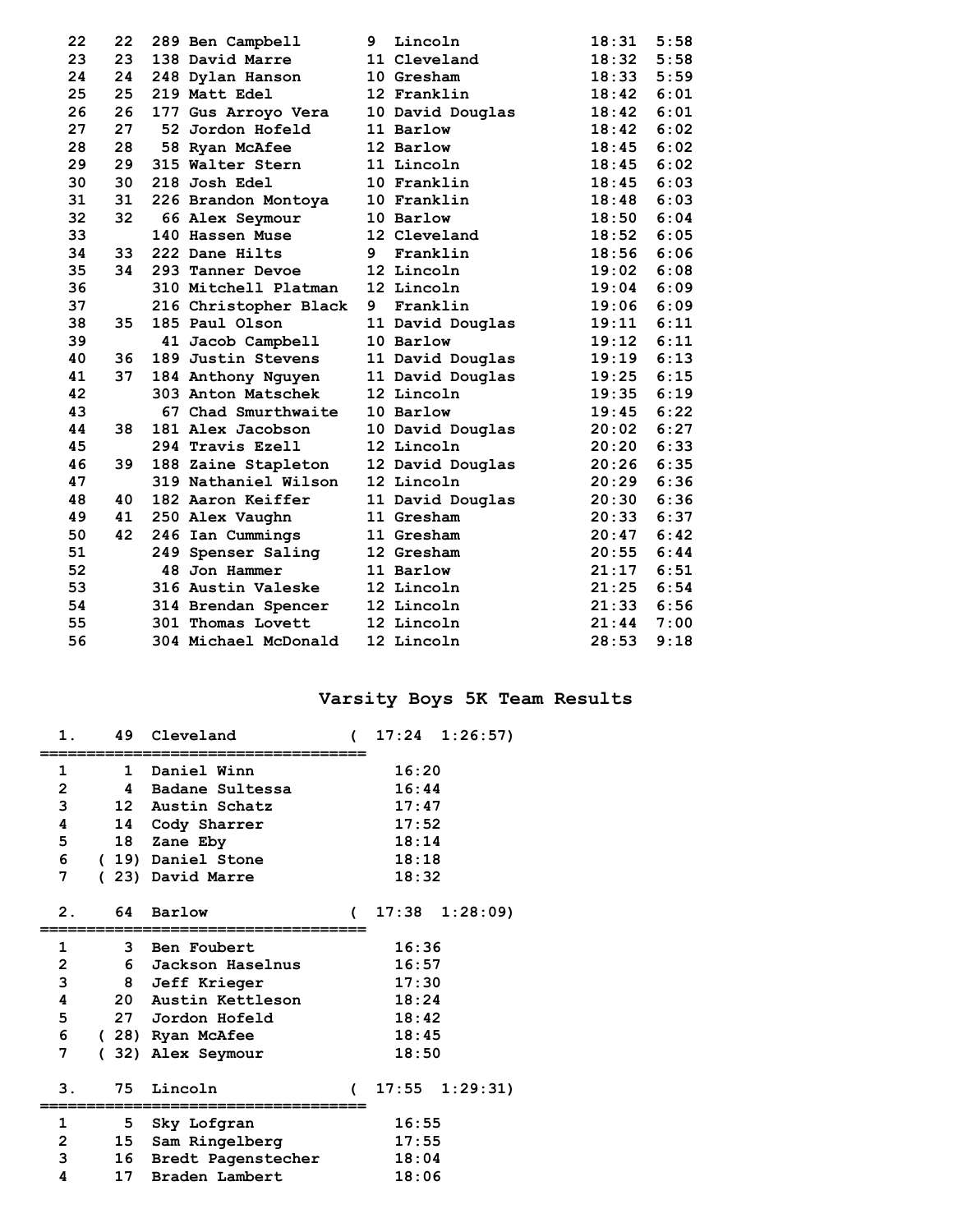| 5              | 22              | Ben Campbell                              |                | 18:31 |                   |
|----------------|-----------------|-------------------------------------------|----------------|-------|-------------------|
| 6              |                 | (29) Walter Stern                         |                | 18:45 |                   |
| 7              |                 | (34) Tanner Devoe                         |                | 19:02 |                   |
|                |                 |                                           |                |       |                   |
| 4.             | 76              | Franklin                                  | $\overline{ }$ |       | $17:49$ $1:29:03$ |
| 1              | $\overline{2}$  | Jackson Baker                             |                | 16:31 |                   |
| $\mathbf 2$    |                 | 9 Harry Bayley                            |                | 17:32 |                   |
| 3              | 10 <sup>1</sup> | Fletcher Hazlehurst                       |                | 17:33 |                   |
| 4              | 25              | Matt Edel                                 |                | 18:42 |                   |
| 5              |                 | 30 Josh Edel                              |                | 18:45 |                   |
| 6              |                 | (31) Brandon Montoya                      |                | 18:48 |                   |
| 7              |                 | (33) Dane Hilts                           |                | 18:56 |                   |
|                |                 |                                           |                |       |                   |
| 5.             | 76              | Gresham                                   | $\overline{ }$ | 17:56 | 1:29:38           |
|                | 7               | Jonathan Butcher                          |                | 17:13 |                   |
|                |                 |                                           |                |       |                   |
| 1              |                 |                                           |                |       |                   |
| $\overline{2}$ |                 | 11 Morgan Benson                          |                | 17:39 |                   |
| 3              | 13 <sup>7</sup> | Michael Wilson                            |                | 17:47 |                   |
| 4              |                 | 21 Eric Dugwyler                          |                | 18:26 |                   |
| 5              | 24              | Dylan Hanson                              |                | 18:33 |                   |
| 6              |                 | (41) Alex Vaughn                          |                | 20:33 |                   |
| 7              |                 | (42) Ian Cummings                         |                | 20:47 |                   |
| 6.             | 172             | David Douglas                             | (              |       | $19:20$ $1:36:39$ |
| 1              | 26              |                                           |                | 18:42 |                   |
| $\overline{2}$ | 35              | Gus Arroyo Vera<br>Paul Olson             |                | 19:11 |                   |
|                |                 | 36 Justin Stevens                         |                | 19:19 |                   |
| 3<br>4         | 37              |                                           |                | 19:25 |                   |
| 5              | 38              | Anthony Nguyen<br>Alex Jacobson           |                | 20:02 |                   |
| 6              |                 |                                           |                | 20:26 |                   |
| 7              | $\overline{ }$  | (39) Zaine Stapleton<br>40) Aaron Keiffer |                | 20:30 |                   |

# **Junior Varsity Boys 5K Individual Results**

| Place TmPl No.    |                | Name                                |   | Gr School        | Time  | Pace |
|-------------------|----------------|-------------------------------------|---|------------------|-------|------|
| $\mathbf{1}$      | 1              | 285 Hugo Berteau-Pavy 10 Lincoln    |   |                  | 18:30 | 5:58 |
| $\mathbf{2}$      | $\overline{2}$ | 143 Mitchell Robertson 10 Cleveland |   |                  | 19:11 | 6:11 |
| 3                 | 3              | 286 Alex Bittner                    |   | 11 Lincoln       | 19:14 | 6:12 |
| 4                 | 4              | 132 Cole Kellerman                  |   | 11 Cleveland     | 19:20 | 6:14 |
| 5                 | 5.             | 158 Rocky Whitehill                 |   | 11 Cleveland     | 19:21 | 6:14 |
| 6                 | 6              | 302 Evan Martin                     |   | 10 Lincoln       | 19:22 | 6:14 |
| 7                 | 7              | 123 Jacob Cocks                     |   | 11 Cleveland     | 19:24 | 6:15 |
| 8                 | 8              | 116 Logan Banning-Shau 10 Cleveland |   |                  | 19:39 | 6:20 |
| 9                 | 9              | 61 Clark Otteson                    | 9 | Barlow           | 19:51 | 6:24 |
| 10                | 10             | 151 Ky Sharrer                      |   | 10 Cleveland     | 19:52 | 6:24 |
| 11                | 11             | 63 Mike Potts                       |   | 12 Barlow        | 19:53 | 6:24 |
| $12 \overline{ }$ | 12             | 156 Jeff Wall                       |   | 12 Cleveland     | 20:00 | 6:26 |
| 13                | 13             | 69 Jacob Viales                     | 9 | Barlow           | 20:12 | 6:30 |
| 14                |                | 131 Nathan Hinkle                   |   | 12 Cleveland     | 20:14 | 6:31 |
| 15                |                | 121 Jason Celino                    |   | 12 Cleveland     | 20:22 | 6:34 |
| 16                |                | 220 Joe Halmagean                   |   | 10 Franklin      | 20:42 | 6:40 |
| 17                |                | 225 Cartier Lindley                 |   | 10 Franklin      | 20:44 | 6:41 |
| 18                | 14             | 70 Landon Watts                     | 9 | Barlow           | 20:46 | 6:41 |
| 19                | 15             | 60 Jakob Neuenschwand 11 Barlow     |   |                  | 20:49 | 6:42 |
| 20                | 16             | 51 Ely Hernandez                    | 9 | Barlow           | 21:00 | 6:46 |
| 21                | 17             | 295 Warren Foster                   |   | 10 Lincoln       | 21:08 | 6:48 |
| 22                | 18             | 176 Brandon Anton                   |   | 10 David Douglas | 21:09 | 6:49 |
| 23                |                | 147 Race Ross                       |   | 10 Cleveland     | 21:19 | 6:52 |
| 24                |                | 118 Jake Bisuut                     |   | 10 Cleveland     | 21:20 | 6:52 |
| 25                | 19             | 190 Timothy Sullivan                |   | 11 David Douglas | 21:26 | 6:54 |
| 26                |                | 144 Ben Romanaggi                   |   | 12 Cleveland     | 21:27 | 6:54 |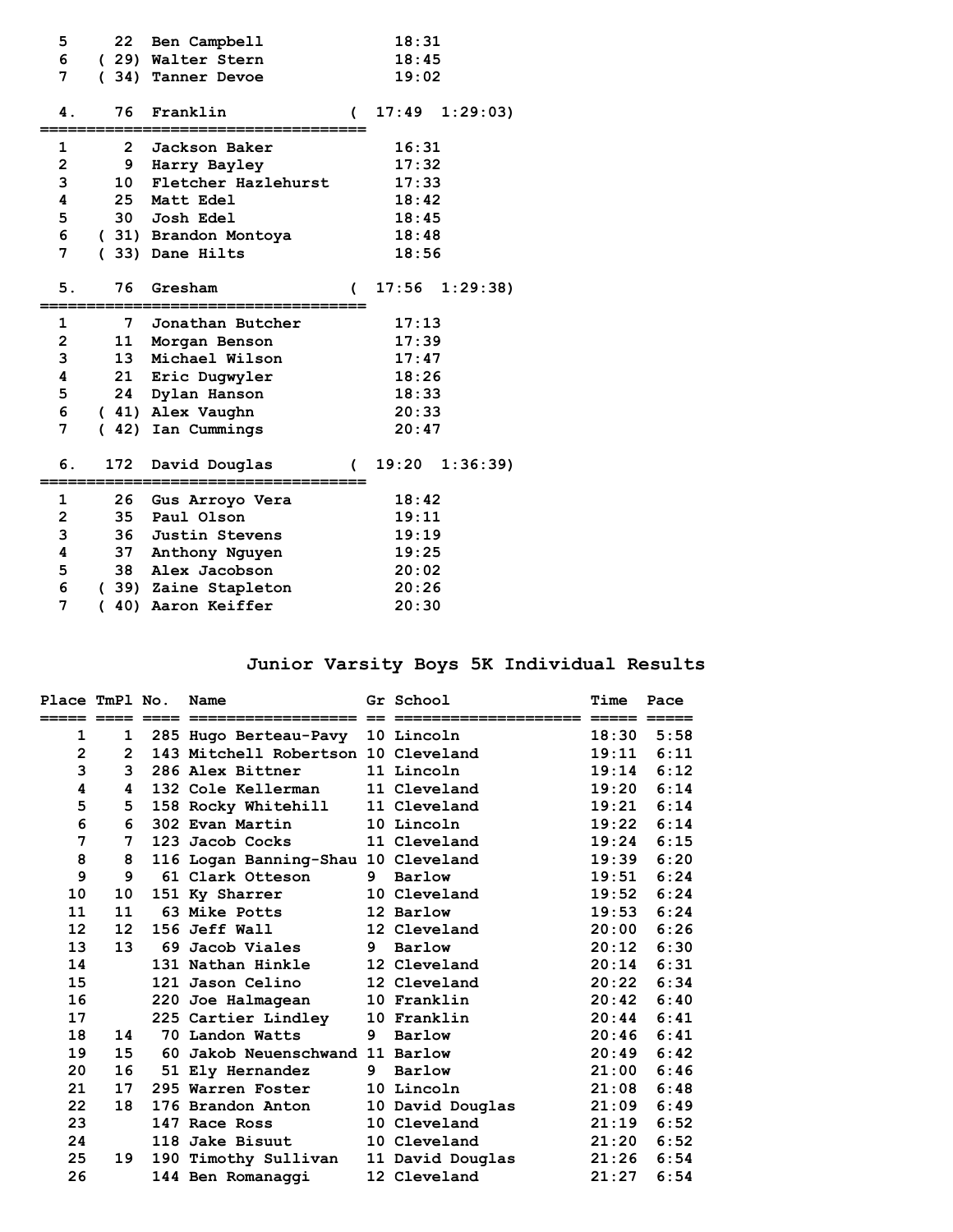| 178 Adam Butler<br>28<br>21<br>9<br>David Douglas<br>21:28<br>22<br>29<br>21:29<br>183 Karsten Montgomery 9<br>David Douglas<br>23<br>21:37<br>30<br>72 Albert Zimmerman<br>12 Barlow<br>21:42<br>31<br>9<br>Barlow<br>44 George Ford<br>32<br>21:43<br>59 Tyler Church<br>10 Barlow<br>33<br>$9^{\circ}$<br>21:47<br>64 Aaron Riehs<br>Barlow<br>34<br>141 John Niman<br>10 Cleveland<br>21:53<br>35<br>137 Andres Maldonado<br>22:05<br>10 Cleveland<br>36<br>22:06<br>10 Lincoln<br>24<br>320 Ethan Zerpa<br>37<br>22:18<br>54 Justin Joy<br>10 Barlow<br>38<br>99 Barlow<br>22:18<br>62 Kyle Owen<br>22:33<br>39<br>65 Stephan Scirlie<br>12 Barlow<br>42 Zac Conklin<br>22:37<br>40<br>11 Barlow<br>41<br>22:38<br>25<br>10 Lincoln<br>318 Ryan Walker<br>42<br>22:42<br>10 Franklin<br>228 Tommy Tran<br>43<br>223 Stephen Kuang<br>22:49<br>12 Franklin<br>44<br>50 Jacob Heisler<br>22:59<br>12 Barlow<br>45<br>12 Barlow<br>23:13<br>47 Andrew Free<br>46<br>23:22<br>26<br>191 Daniel Tew<br>12 David Douglas<br>47<br>27<br>23:22<br>175 Tanner Adrian<br>10 David Douglas<br>48<br>10 David Douglas<br>23:32<br>180 Boston Jackson<br>28<br>24:12<br>49<br>311 Jake Reilly<br>10 Lincoln<br>50<br>24:23<br>55 Ryan Kennel<br>10 Barlow<br>51<br>25:07<br>10 Barlow<br>43 Cory Crouser<br>52<br>187 Stoney Rose<br>12 David Douglas<br>25:36 | 27 | 20 | 193 Wiley Wolfe | 9           | David Douglas | 21:27 | 6:55 |
|---------------------------------------------------------------------------------------------------------------------------------------------------------------------------------------------------------------------------------------------------------------------------------------------------------------------------------------------------------------------------------------------------------------------------------------------------------------------------------------------------------------------------------------------------------------------------------------------------------------------------------------------------------------------------------------------------------------------------------------------------------------------------------------------------------------------------------------------------------------------------------------------------------------------------------------------------------------------------------------------------------------------------------------------------------------------------------------------------------------------------------------------------------------------------------------------------------------------------------------------------------------------------------------------------------------------------------------------------------|----|----|-----------------|-------------|---------------|-------|------|
|                                                                                                                                                                                                                                                                                                                                                                                                                                                                                                                                                                                                                                                                                                                                                                                                                                                                                                                                                                                                                                                                                                                                                                                                                                                                                                                                                         |    |    |                 |             |               |       | 6:55 |
|                                                                                                                                                                                                                                                                                                                                                                                                                                                                                                                                                                                                                                                                                                                                                                                                                                                                                                                                                                                                                                                                                                                                                                                                                                                                                                                                                         |    |    |                 |             |               |       | 6:55 |
|                                                                                                                                                                                                                                                                                                                                                                                                                                                                                                                                                                                                                                                                                                                                                                                                                                                                                                                                                                                                                                                                                                                                                                                                                                                                                                                                                         |    |    |                 |             |               |       | 6:58 |
|                                                                                                                                                                                                                                                                                                                                                                                                                                                                                                                                                                                                                                                                                                                                                                                                                                                                                                                                                                                                                                                                                                                                                                                                                                                                                                                                                         |    |    |                 |             |               |       | 6:59 |
|                                                                                                                                                                                                                                                                                                                                                                                                                                                                                                                                                                                                                                                                                                                                                                                                                                                                                                                                                                                                                                                                                                                                                                                                                                                                                                                                                         |    |    |                 |             |               |       | 7:00 |
|                                                                                                                                                                                                                                                                                                                                                                                                                                                                                                                                                                                                                                                                                                                                                                                                                                                                                                                                                                                                                                                                                                                                                                                                                                                                                                                                                         |    |    |                 |             |               |       | 7:01 |
|                                                                                                                                                                                                                                                                                                                                                                                                                                                                                                                                                                                                                                                                                                                                                                                                                                                                                                                                                                                                                                                                                                                                                                                                                                                                                                                                                         |    |    |                 |             |               |       | 7:03 |
|                                                                                                                                                                                                                                                                                                                                                                                                                                                                                                                                                                                                                                                                                                                                                                                                                                                                                                                                                                                                                                                                                                                                                                                                                                                                                                                                                         |    |    |                 |             |               |       | 7:07 |
|                                                                                                                                                                                                                                                                                                                                                                                                                                                                                                                                                                                                                                                                                                                                                                                                                                                                                                                                                                                                                                                                                                                                                                                                                                                                                                                                                         |    |    |                 |             |               |       | 7:07 |
|                                                                                                                                                                                                                                                                                                                                                                                                                                                                                                                                                                                                                                                                                                                                                                                                                                                                                                                                                                                                                                                                                                                                                                                                                                                                                                                                                         |    |    |                 |             |               |       | 7:11 |
|                                                                                                                                                                                                                                                                                                                                                                                                                                                                                                                                                                                                                                                                                                                                                                                                                                                                                                                                                                                                                                                                                                                                                                                                                                                                                                                                                         |    |    |                 |             |               |       | 7:11 |
|                                                                                                                                                                                                                                                                                                                                                                                                                                                                                                                                                                                                                                                                                                                                                                                                                                                                                                                                                                                                                                                                                                                                                                                                                                                                                                                                                         |    |    |                 |             |               |       | 7:16 |
|                                                                                                                                                                                                                                                                                                                                                                                                                                                                                                                                                                                                                                                                                                                                                                                                                                                                                                                                                                                                                                                                                                                                                                                                                                                                                                                                                         |    |    |                 |             |               |       | 7:17 |
|                                                                                                                                                                                                                                                                                                                                                                                                                                                                                                                                                                                                                                                                                                                                                                                                                                                                                                                                                                                                                                                                                                                                                                                                                                                                                                                                                         |    |    |                 |             |               |       | 7:17 |
|                                                                                                                                                                                                                                                                                                                                                                                                                                                                                                                                                                                                                                                                                                                                                                                                                                                                                                                                                                                                                                                                                                                                                                                                                                                                                                                                                         |    |    |                 |             |               |       | 7:19 |
|                                                                                                                                                                                                                                                                                                                                                                                                                                                                                                                                                                                                                                                                                                                                                                                                                                                                                                                                                                                                                                                                                                                                                                                                                                                                                                                                                         |    |    |                 |             |               |       | 7:21 |
|                                                                                                                                                                                                                                                                                                                                                                                                                                                                                                                                                                                                                                                                                                                                                                                                                                                                                                                                                                                                                                                                                                                                                                                                                                                                                                                                                         |    |    |                 |             |               |       | 7:24 |
|                                                                                                                                                                                                                                                                                                                                                                                                                                                                                                                                                                                                                                                                                                                                                                                                                                                                                                                                                                                                                                                                                                                                                                                                                                                                                                                                                         |    |    |                 |             |               |       | 7:29 |
|                                                                                                                                                                                                                                                                                                                                                                                                                                                                                                                                                                                                                                                                                                                                                                                                                                                                                                                                                                                                                                                                                                                                                                                                                                                                                                                                                         |    |    |                 |             |               |       | 7:32 |
|                                                                                                                                                                                                                                                                                                                                                                                                                                                                                                                                                                                                                                                                                                                                                                                                                                                                                                                                                                                                                                                                                                                                                                                                                                                                                                                                                         |    |    |                 |             |               |       | 7:32 |
|                                                                                                                                                                                                                                                                                                                                                                                                                                                                                                                                                                                                                                                                                                                                                                                                                                                                                                                                                                                                                                                                                                                                                                                                                                                                                                                                                         |    |    |                 |             |               |       | 7:35 |
|                                                                                                                                                                                                                                                                                                                                                                                                                                                                                                                                                                                                                                                                                                                                                                                                                                                                                                                                                                                                                                                                                                                                                                                                                                                                                                                                                         |    |    |                 |             |               |       | 7:48 |
|                                                                                                                                                                                                                                                                                                                                                                                                                                                                                                                                                                                                                                                                                                                                                                                                                                                                                                                                                                                                                                                                                                                                                                                                                                                                                                                                                         |    |    |                 |             |               |       | 7:51 |
|                                                                                                                                                                                                                                                                                                                                                                                                                                                                                                                                                                                                                                                                                                                                                                                                                                                                                                                                                                                                                                                                                                                                                                                                                                                                                                                                                         |    |    |                 |             |               |       | 8:05 |
|                                                                                                                                                                                                                                                                                                                                                                                                                                                                                                                                                                                                                                                                                                                                                                                                                                                                                                                                                                                                                                                                                                                                                                                                                                                                                                                                                         |    |    |                 |             |               |       | 8:15 |
|                                                                                                                                                                                                                                                                                                                                                                                                                                                                                                                                                                                                                                                                                                                                                                                                                                                                                                                                                                                                                                                                                                                                                                                                                                                                                                                                                         | 53 |    | 192 John Walker | $9^{\circ}$ | David Douglas | 25:36 | 8:15 |
| 26:22<br>54<br>9<br>Barlow<br>68 Ryan Talley                                                                                                                                                                                                                                                                                                                                                                                                                                                                                                                                                                                                                                                                                                                                                                                                                                                                                                                                                                                                                                                                                                                                                                                                                                                                                                            |    |    |                 |             |               |       | 8:30 |
| 55<br>40 Mitchell Burgess<br>26:44<br>10 Barlow                                                                                                                                                                                                                                                                                                                                                                                                                                                                                                                                                                                                                                                                                                                                                                                                                                                                                                                                                                                                                                                                                                                                                                                                                                                                                                         |    |    |                 |             |               |       | 8:37 |

# **Junior Varsity Boys 5K Team Results**

| 1.                      | 26                          | Cleveland             | $\overline{ }$ | 19:23 | 1:36:55            |  |
|-------------------------|-----------------------------|-----------------------|----------------|-------|--------------------|--|
| 1                       | $\overline{2}$              | Mitchell Robertson    |                | 19:11 |                    |  |
| $\overline{\mathbf{c}}$ | 4                           | Cole Kellerman        | 19:20          |       |                    |  |
| 3                       | 5<br>Rocky Whitehill        |                       |                | 19:21 |                    |  |
| 4                       | 7                           | Jacob Cocks           |                | 19:24 |                    |  |
| 5                       | 8                           | Logan Banning-Shau    |                | 19:39 |                    |  |
| 6                       |                             | (10) Ky Sharrer       |                | 19:52 |                    |  |
| 7                       | $\mathcal{L}$               | 12) Jeff Wall         | 20:00          |       |                    |  |
| 2.                      | 51                          | Lincoln               | $\epsilon$     |       | $20:04$ 1:40:20)   |  |
| 1                       | 1                           | Hugo Berteau-Pavy     |                | 18:30 |                    |  |
| $\overline{2}$          |                             | 3 Alex Bittner        |                | 19:14 |                    |  |
| 3                       | 6                           | 19:22<br>Evan Martin  |                |       |                    |  |
| 4                       |                             | 17 Warren Foster      | 21:08          |       |                    |  |
| 5                       |                             | 24 Ethan Zerpa        | 22:06          |       |                    |  |
| 6                       |                             | (25) Ryan Walker      | 22:38          |       |                    |  |
| 7                       |                             | (28) Jake Reilly      | 24:12          |       |                    |  |
| 3.                      | 62                          | Barlow                | $\epsilon$     |       | $20:19$ $1:41:31)$ |  |
| 1                       | 9                           | Clark Otteson         |                | 19:51 |                    |  |
| $\mathbf 2$             |                             | 11 Mike Potts         |                | 19:53 |                    |  |
| 3                       |                             | 13 Jacob Viales       |                | 20:12 |                    |  |
| 4                       | 14 Landon Watts             |                       | 20:46          |       |                    |  |
| 5                       | 15 Jakob Neuenschwand       |                       | 20:49          |       |                    |  |
| 6                       | (16) Ely Hernandez<br>21:00 |                       |                |       |                    |  |
| 7                       |                             | (23) Albert Zimmerman | 21:37          |       |                    |  |
| 4.                      | 100                         | David Douglas         | C              |       | $21:24$ $1:46:59$  |  |